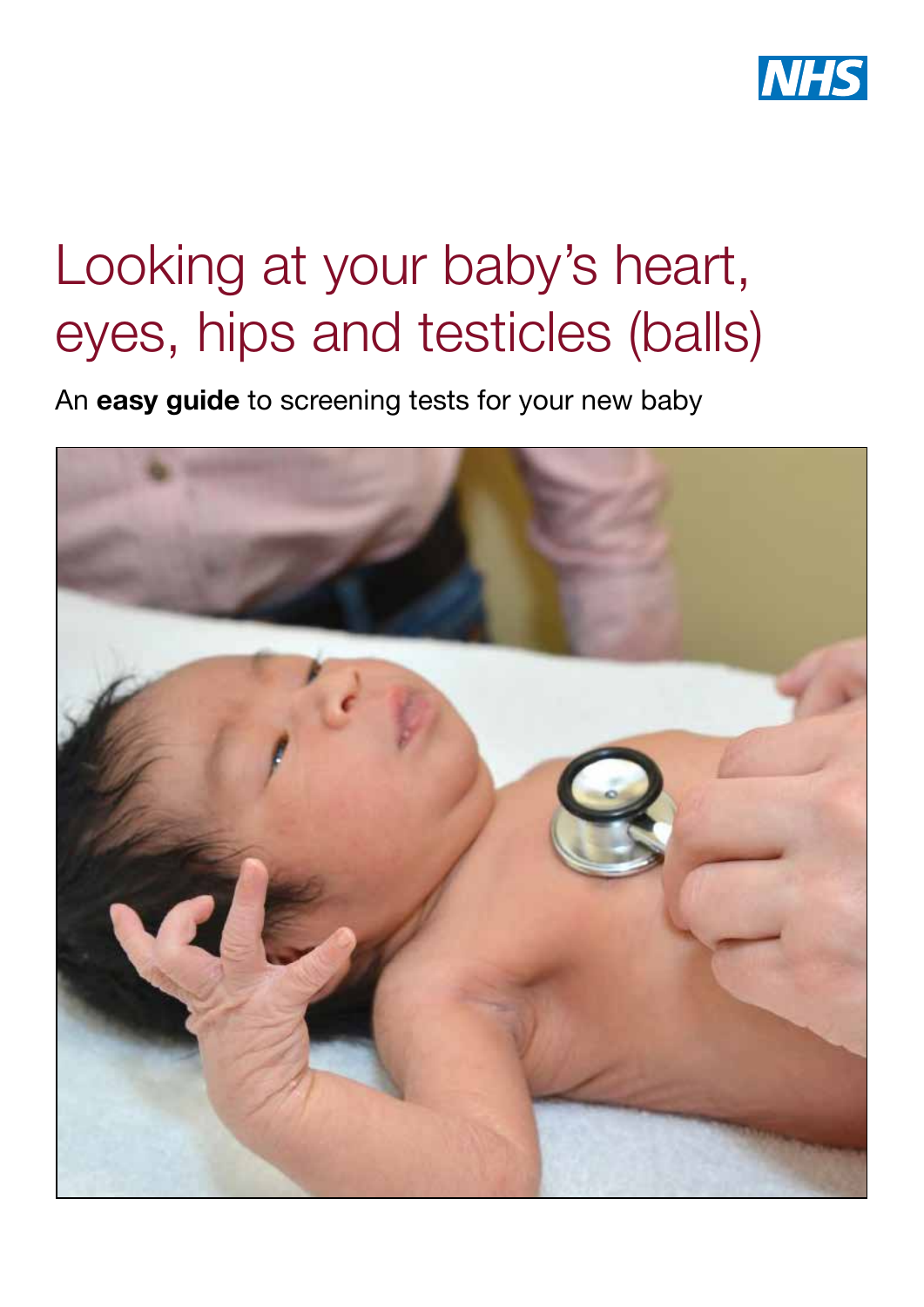| <b>Contents: what is</b><br>in this booklet | Page |
|---------------------------------------------|------|
| Your choice                                 | 3    |
| About these tests                           |      |
| Looking at the heart                        |      |
| Looking at the eyes                         |      |
| Looking at the hips                         | 8    |
| Looking at the testicles<br>(balls)         | 8    |
| <b>Test results</b>                         |      |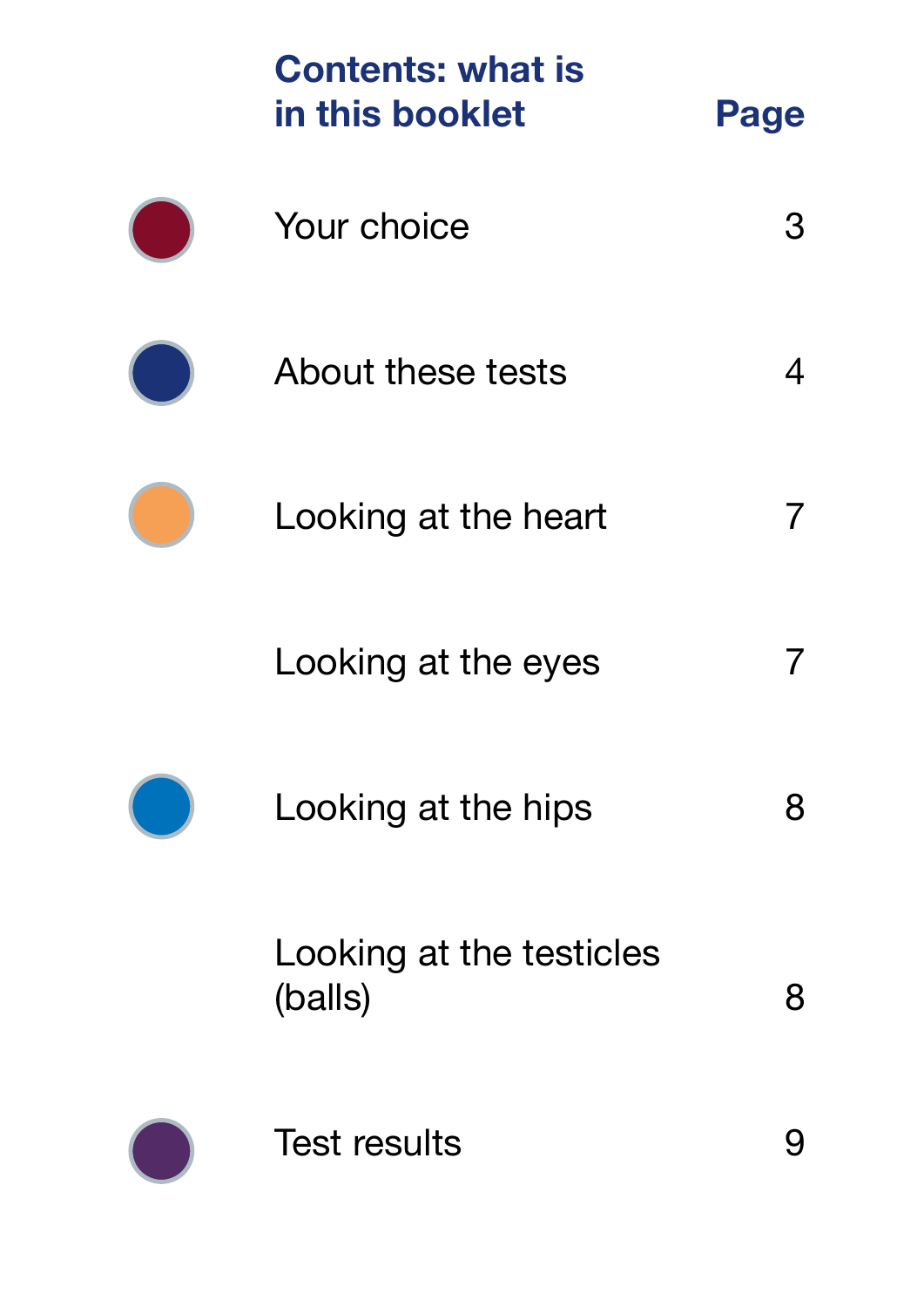# Your choice



**NHS** 

Looking at your baby's heart, eyes, hips and testicles (balls) An easy guide to screening tests for your new baby



This booklet has information about the tests that your baby can have.

The tests can find out if your baby may have a serious health problem. The tests can show if your baby might need extra care.

The tests can find problems early but may not find every problem.

If we find a problem early we can help your baby.



You can choose if you want your baby to have these tests. You can say no to any of them.



If you are worried, talk with the midwife or doctor who does the tests. They can help you decide.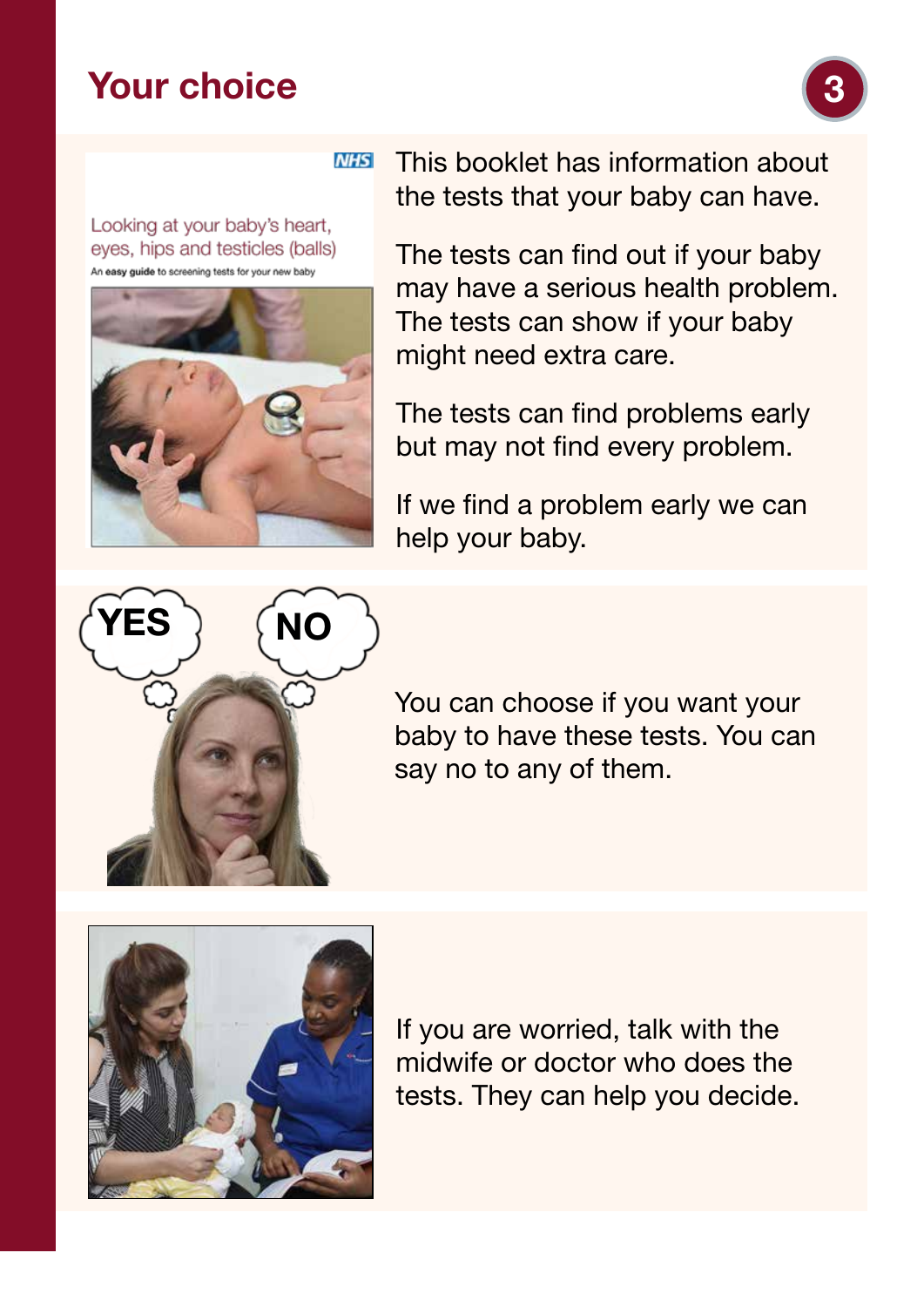## About these tests





We will keep your test results private.

We only show the results of the test to health staff who need to see them.



It is important to tell your midwife or health visitor about any health problems you and the baby's father have, as your baby may have them too.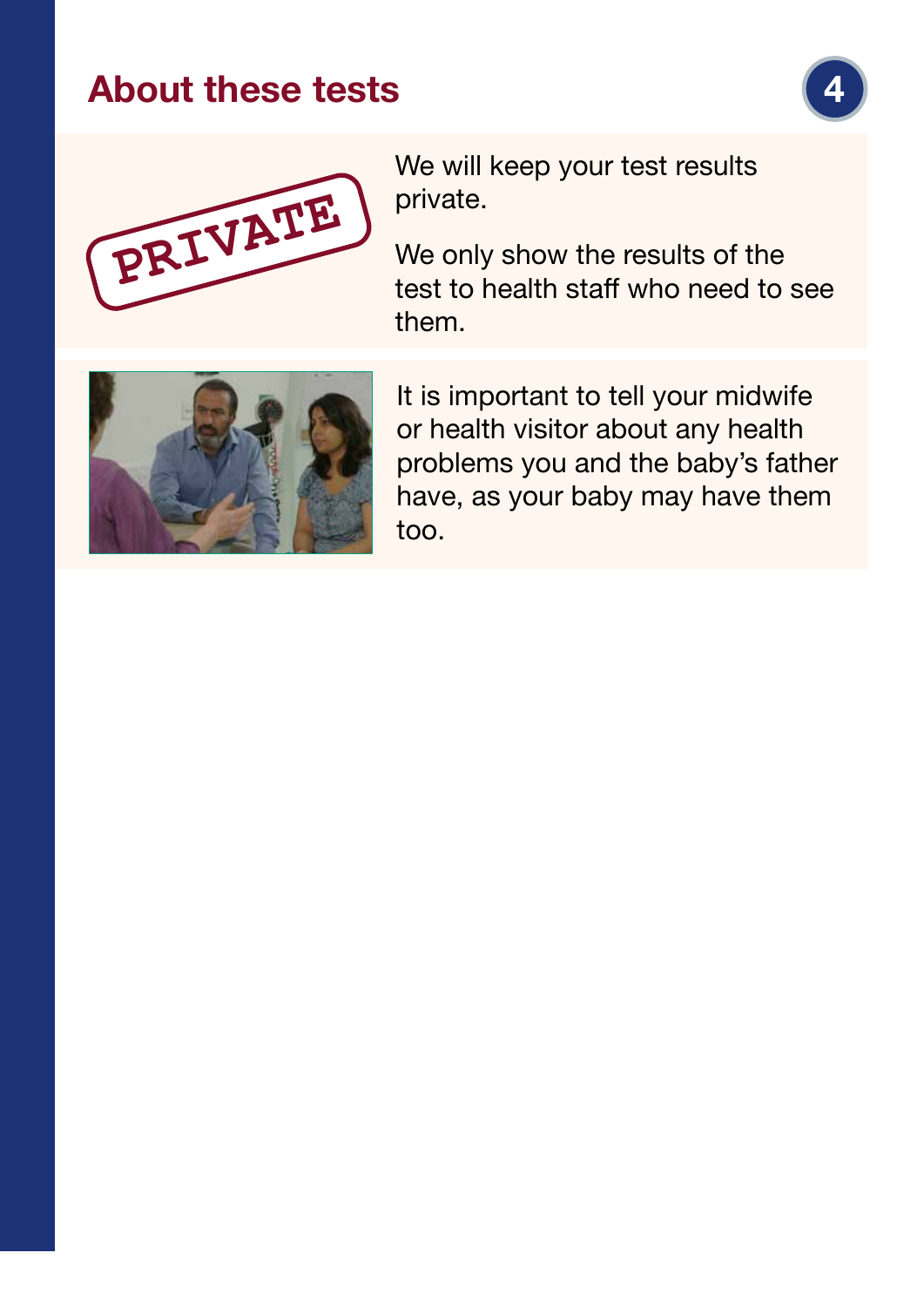

Before your baby is 3 days old you will be asked if you want some tests.



These tests look at your baby's heart, eyes, hips and testicles (balls).



The same tests will be done again when your baby is 6 to 8 weeks old.

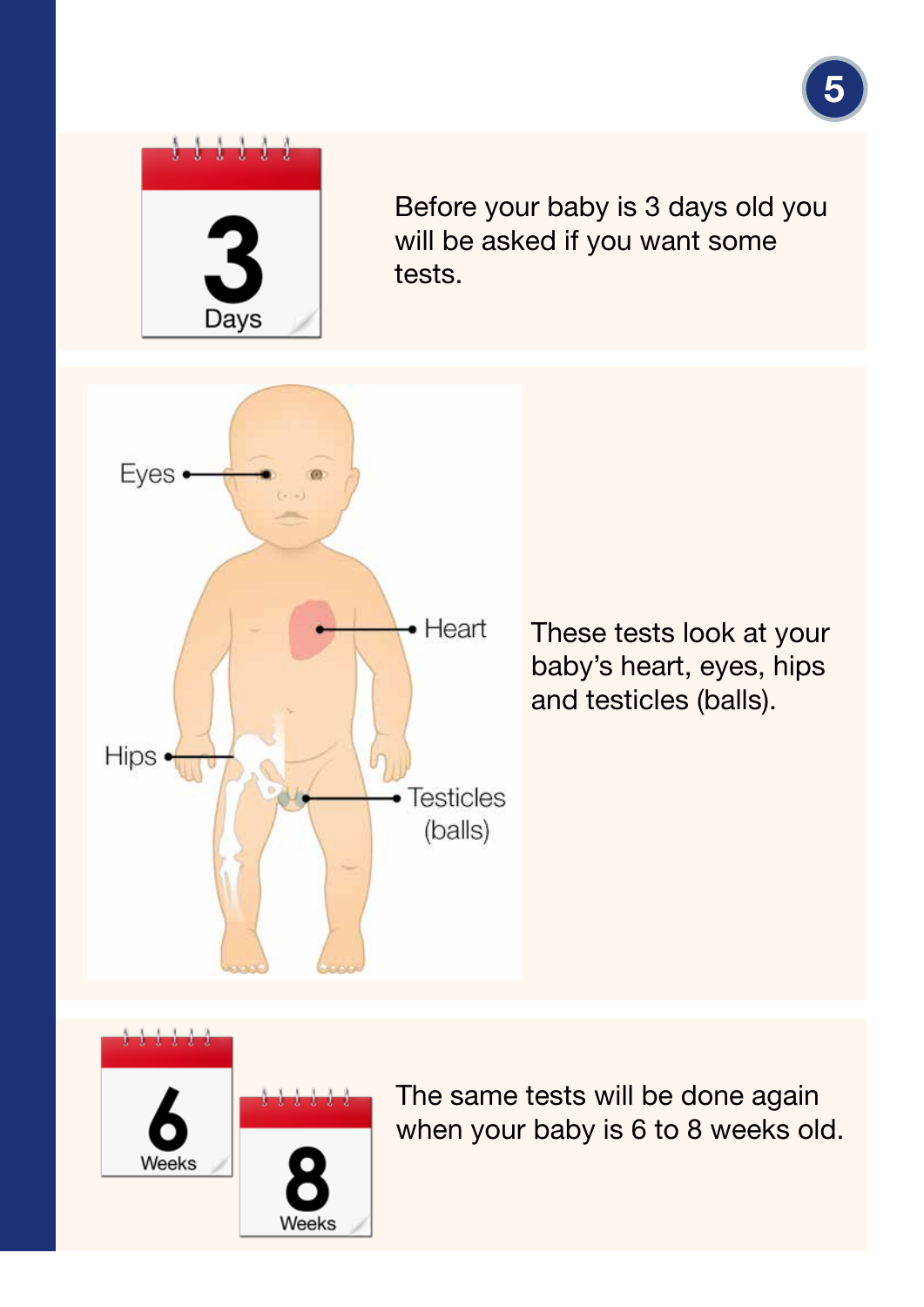

The midwife or doctor will ask you some questions about your baby.



They will look at your baby. They will ask you to take your baby's clothes off.



These tests will not hurt your baby.

Not many babies will have problems with their heart, eyes, hips or testicles (balls) but it is important to know if they do.

6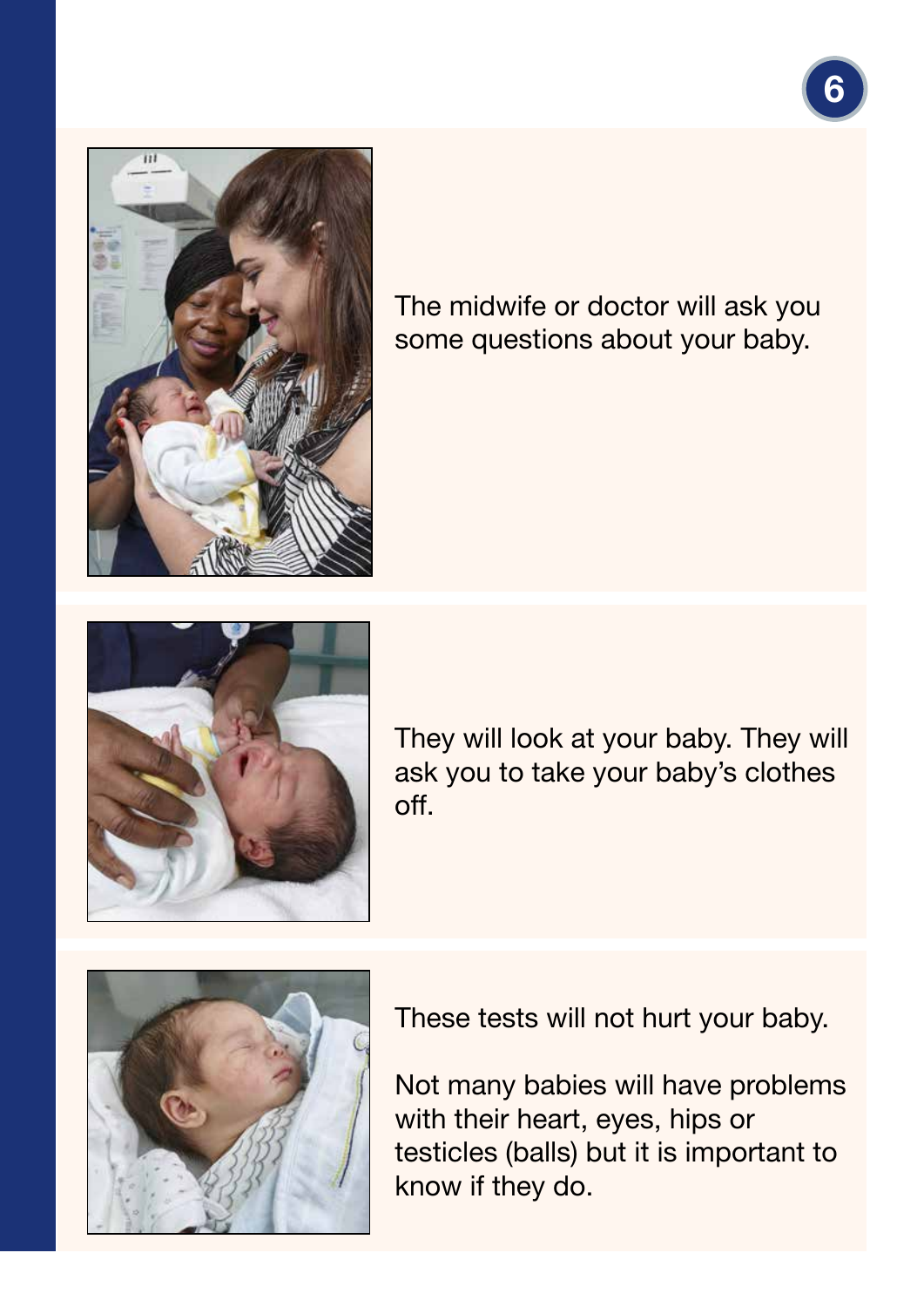# Looking at the heart





This test checks your baby's heart is beating well.

A midwife or doctor will listen to your baby's heart to hear how well it is beating.

### Looking at the eyes



A midwife or doctor will look into your baby's eyes.

This test is to check how well your baby's eyes move and to check for cataracts. Cataracts make your eyes blurry and can make your baby go blind.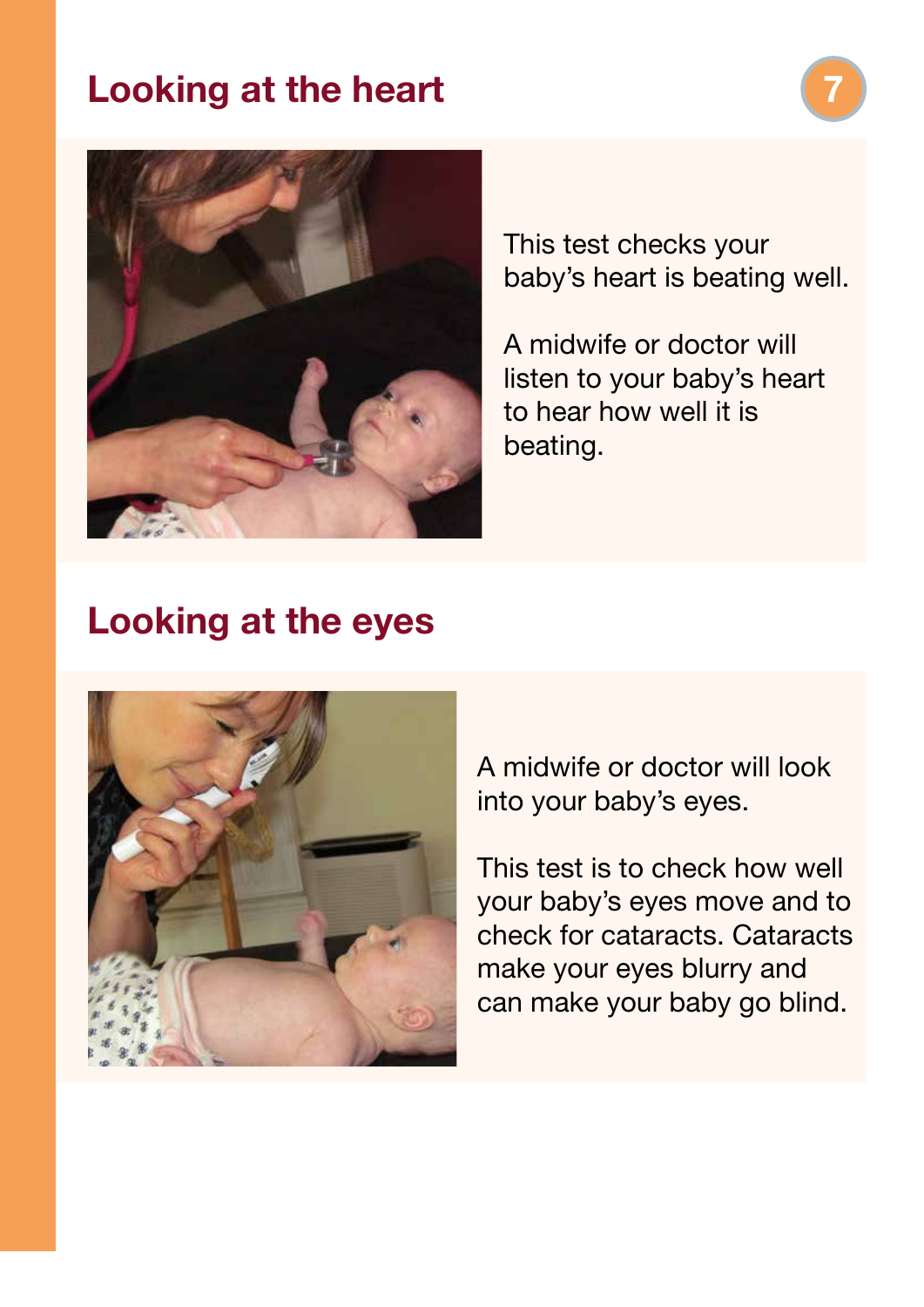# Looking at the hips



This test is to check your baby's hips have grown properly.

A midwife or doctor will check your baby's hips to make sure they move well.

When some babies are born their hips have not grown properly.

If this is not treated then it can hurt when these babies toddle and walk. It can make them limp.

### Looking at the testicles (balls)



A midwife or doctor checks the testicles (balls) of baby boys to see if they are in the right place.

It can take months for testicles (balls) to drop down into the right place in the body.

If they do not drop down and the boy is not treated then he may not be able to have children when he is older.